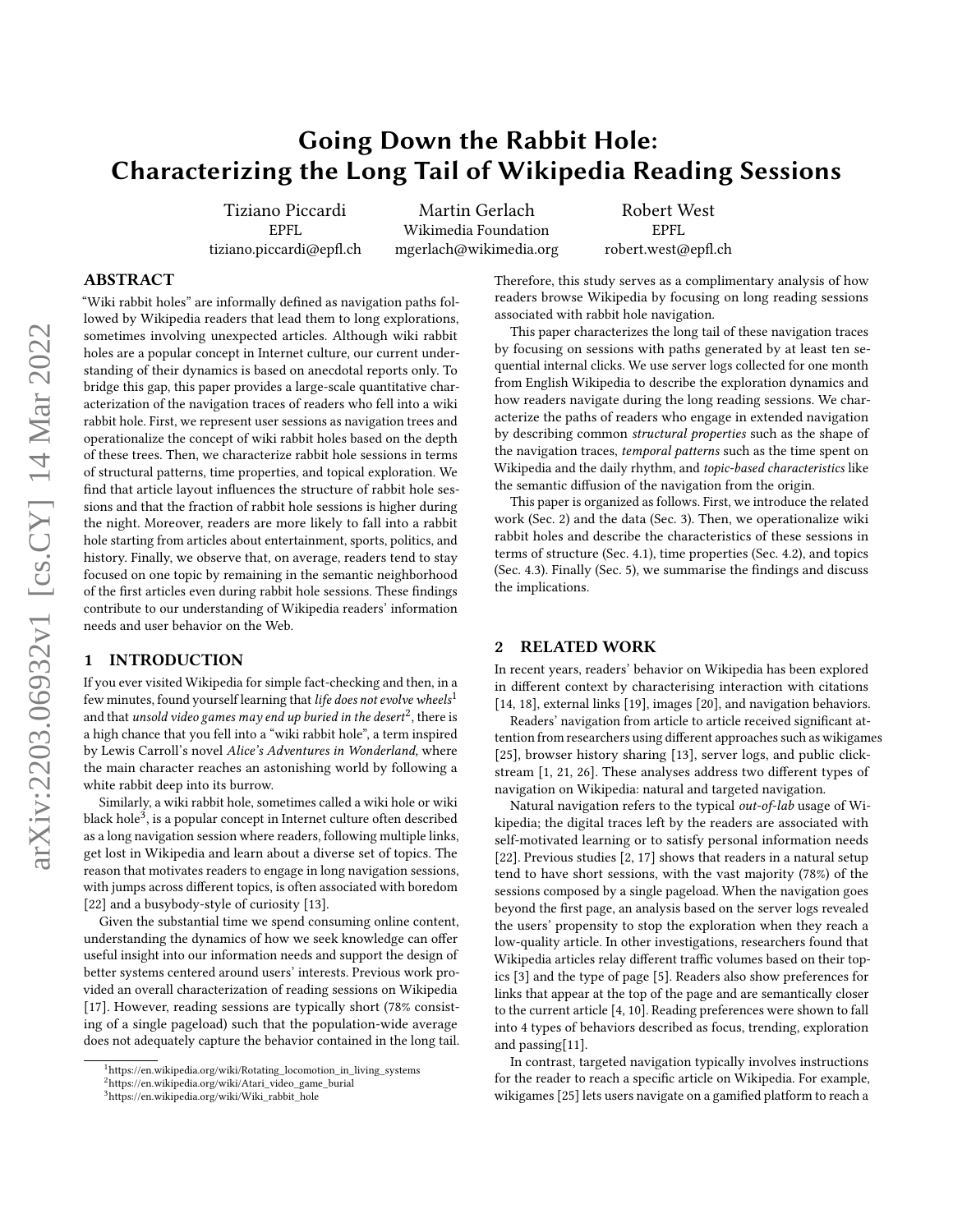target article in as few clicks as possible starting from a random Wikipedia page. This line of research aims to understand how humans navigate information networks and what strategies they employ to find a predetermined piece of information. Researches found [\[7,](#page-6-17) [24\]](#page-6-18) that initially, users tend to jump to high degree nodes that act as navigational hubs, and then they converge to the destination in increasingly small steps in the semantic space. Given the clear definition of success in a wikigame –reaching the target article–, researchers also explored what makes people leave the navigation, discovering that diverging in topic space from the target leads to frustration and giving up.

Finally, a study based on a combination of voluntary sharing of the navigation history and survey-based qualitative methods [\[13\]](#page-6-1) analyzed curiosity as a driving mechanism for navigation. They found that different curiosity patterns lead to distinct navigation behaviors when looking at the knowledge networks constructed by the readers.

## <span id="page-1-0"></span>3 DATA

To characterize the sessions of readers that fall into a wiki rabbit hole, we rely on server logs collected over four weeks in March 2021. The data is pre-processed as described in previous work [\[17\]](#page-6-2), e.g., we removed bots and all the activities of users that were logged in, edited at least one article during the data collection, or accessed Wikipedia from countries with less than 300 pageloads per day in order to preserve readers' privacy. Then, we made the requests from different countries comparable by converting the timestamps in local time and dropped all the sensitive information such as geo-location, user-agent, and IP addresses. To combine requests coming from the same client, we preserve for each request an anonymous user identifier generated from the original user-agent string and the IP address. Since large organizations may have many clients sharing these two properties, some identifiers may actually represent requests coming from different readers. To mitigate this issue, we removed all the activities associated with user identifiers with more than 2800 pageloads in 4 weeks (i.e. more than 100 pageviews per day on average). The resulting dataset comprises 6.25B pageviews generated by 1.47B different user identifiers.

Aggregating the sessions. We aggregate the session into navigation trees as described in previous works [\[16,](#page-6-19) [17\]](#page-6-2). Given the complex navigation patterns of Web users, comprised of multi-tab and backtracking behavior, the structure of the navigation path is typically a tree. To reconstruct sequences of pageviews from individual clicks, we use the HTTP referrer field that allows the browser to specify the origin of each request. First, we use this information to generate root-only trees for all the requests coming from URLs that are not Wikipedia articles. Then, for all the loads that originated from internal navigation, we assign each request as a child of the node representing the most recent time the user loaded the source article. The resulting dataset is composed of 3.7B navigation trees.

## 4 THE WIKI RABBIT HOLE

Wiki rabbit hole operationalization. In this work, we consider as wiki rabbit hole sessions with a navigation tree with a minimum depth of ten steps. This constraint means we include all the trees where the longest path root-leaf is at least nine sequential clicks. This definition ensures that large shallow trees where the readers remained around the starting article opening many tabs, in the present work, are not considered rabbit hole sessions. Given the long-tailed nature of the tree size distribution, this filter leaves us with 216M pageviews aggregated in 8.97M trees—0.24% of the original navigation sessions. In comparison, this number is much larger than the roughly 40k active editors per month in English Wikipedia<sup>[4](#page-0-1)</sup>, suggesting that the majority of these trees comes from actual readers.

Frequent entry points. In total, 846K articles acted, at least once, as the entry point for a rabbit hole session, i.e. they appear as the root of a tree. The most frequent articles that served as starting points for long sessions are popular pages such as ELIZABETH II (37.8K), Deaths in 2021 (23.7K), 2020 United States presidential election (17.6K), Wikipedia (15.8K), and Prince Philip, Duke of Edinburgh (15.0K). These pages are overall very popular and associated with events that received significant attention at the time of the data collection. In total, 11 out of the top 20 articles have some connection with the British Royal family that, in March 2021, received a burst in media attention. Interestingly, the list of the most common pages where rabbit hole sessions start includes the article WIKIPEDIA. A substantial portion of readers use this page as the starting point for navigation, from which they move to the desired destination using the internal search. By inspecting the articles loaded from WIKIPEDIA, it emerges that readers continue the navigation using the blue links available in the body of the page only in 9.3% of the cases.

These pages are observed frequently in this list because of the attention received overall. We observe a different pattern when we normalize the number of times an article acts as the entry point for a rabbit hole by its global popularity. By limiting to pages that received at least 100 pageviews, we find 1980 Arkansas gubernatorial election (34% as rabbit hole entry), It Is the Law (33%), Alexander, Duke of Schleswig-Holstein-Sonderburg (30%), SOLIDARITY PARTY OF AFGHANISTAN (29%), and 2006 FLORIDA GUbernatorial election (29%).

Infobox navigational links. A manual inspection of the top 1000 articles that serve most frequently as an entry point for the rabbit hole reveals that many articles refer to recurrent events with seasonal repetitions, such as elections (i.e. 1946 DUTCH GENERAL election), sports events (i.e. 1979 NBA All-Star Game), and award ceremonies (i.e. 2019 ACADEMY AWARDS). In total, 68.4% of the articles in this list contain the word "election" in their title, and 87.3% contain a four digits year. When considering the entire dataset, the pages about elections are 0.5% of all the entry-points articles and cover 3.4% of the trees.

By inspecting these navigation traces, we observe that readers often engage in long sessions using the navigational links available in the infobox. Articles about recurrent events typically have links to move to the previous or following occurrence of the same event. For example, a reader that follows this pattern may open the article

<sup>4</sup>[https://stats.wikimedia.org/#/en.wikipedia.org/contributing/active](https://stats.wikimedia.org/#/en.wikipedia.org/contributing/active-editors/normal|line|2-year|(page_type)~content*non-content|monthly)[editors/normal|line|2-year|\(page\\_type\)~content\\*non-content|monthly](https://stats.wikimedia.org/#/en.wikipedia.org/contributing/active-editors/normal|line|2-year|(page_type)~content*non-content|monthly)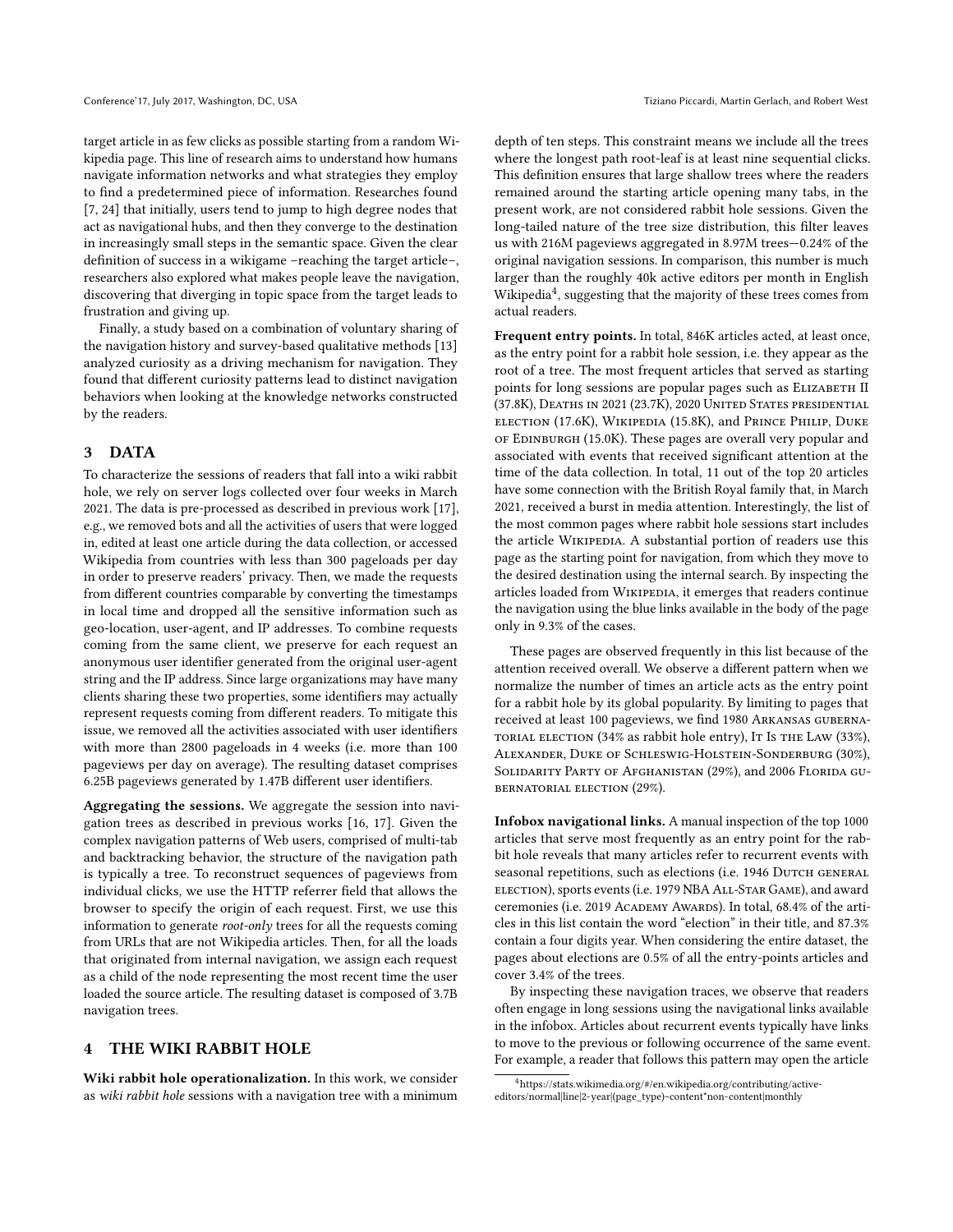Going Down the Rabbit Hole: Characterizing the Long Tail of Wikipedia Reading Sessions Conference' 17, July 2017, Washington, DC, USA

<span id="page-2-2"></span>

Table 1: The five most frequent trees result from using navigational links in the infobox and have a chain-like structure.

<span id="page-2-1"></span>

#### Figure 1: Navigational links in the infobox are often used to engage in long sessions.

2020 United States presidential election and then navigate to 1960 UNITED STATES PRESIDENTIAL ELECTION by repeatedly clicking the year of the previous election. Figure [1](#page-2-1) shows an example of links used for this type of navigation.

Frequent pathways. English Wikipedia in March 2021 had around  $252M$  $252M$  $252M$  links between its articles<sup>5</sup>. Given the large exploration space that the readers can access, it is rare that two sessions generate the same navigation tree. We observe that for the sessions with the rabbit hole pattern, 0.74% of the trees appear more than once, and 0.03% more than ten times. The usage of the navigational links in the infobox typically shapes these navigation traces. Table [1](#page-2-2) shows the five most frequent paths with the respective number of occurrences. Given the readers' behavior that generated these trees, they exhibit a chain-like structure without branching.

A manual inspection of the top 100 common trees shows that the most frequent pathway (90 occurrences) that does not rely on navigational links of the infobox is a path from EGG to PHILOSOPHY, following only the first link in the article. This behavior may be caused by readers curious to verify the popular Wikipedia property that following the first link of each page recursively leads to the PHILOSOPHY article [\[8,](#page-6-20) [9,](#page-6-21) [23\]](#page-6-22).

Frequent exit. Complementary to the common entry points, we look at the last page that a reader loaded in the session. The most frequent article where the users leave the navigation is the article Philosophy which occurs as the last document more than 20K times. This article is then followed by popular content such as ELIZABETH II, Joe Biden, and 2020 United States presidential election. To remove the popularity bias, we normalize using the total number of pageloads of the articles and limit to pages loaded at least 100 times in the month of the data collection. PHILOSOPHY remains a frequent last article acting as an exit point in 12.9% of the cases, but the rank is dominated by ICHIKI KITOKURŌ (31.1%), ARE YOU In?: Nike+ Original Run (27.9%), What's Your Favorite Color?: REMIXES, B-SIDES AND RARITIES (25.8%). A manual inspection of

the top 100 reveals a high presence of historical figures and music albums.

Frequent origin. Thanks to the referrer field of the requests that serve as roots of the trees, we can determine how readers reached Wikipedia. The majority of the rabbit hole sessions (63.8%) start from requests coming from search engines, followed by an unspecified origin (14.1%) that may include searches from toolbars and revisiting patterns where the user picked the article from the browser URL autocomplete. The other traffic sources are the main page (13.4%), the Wikipedia internal search results (4.3%), and Wikipedia in other languages than English (3.3%). External websites –including social media– contribute 0.5% as the traffic source for the rabbit hole sessions.

#### <span id="page-2-0"></span>4.1 Structural patterns

As observed in previous work [\[17\]](#page-6-2), the depth and size distributions of the trees generated by readers exploring Wikipedia show a long tail (approximately a straight line in a log-log plot). The trees that we retained as rabbit hole sessions have a median of 18 pageloads  $(Q1 = 14, Q3 = 28)$ . We observe a small but significant <sup>[6](#page-0-1)</sup> tendency to have larger trees from mobile (median = 19) compared to desktop (median = 18) and during the weekend (Saturday-Sunday – median  $= 19$ ) compared to the working days (Monday-Friday  $$  $median = 18$ ).

Trees depth. The median depth of the trees, i.e. the longest rootto-leaf path, is 13, meaning that half of the rabbit hole sessions do not extend beyond 12 clicks away from the first page. Figure [2a](#page-3-2) shows the distribution of the tree depths. The depth of the trees does not show any significant difference based on device or day of the week.

Trees sizes. The distribution of the size of navigation trees, i.e. the number of articles loaded in a session, is skewed, with an average of 24 pageloads per session and a median of 18 pageloads ( $Q1 = 14$ ,  $Q3 = 28$ ). By limiting to pages that acted at least 100 times as entry points of the rabbit hole, we observe that the articles that generate the largest trees are EUROVISION SONG CONTEST 1956  $(\text{median} = 42)$ , REFERENCE RANGES FOR BLOOD TESTS  $(\text{median} = 38)$ , LIST OF MAJOR LEAGUE SOCCER TRANSFERS 2021 (median  $= 36$ ), 1st  $Academy Awards$  (median = 35), and LISTS OF UK TOP-TEN SINGLES  $(median = 34)$ .

<sup>&</sup>lt;sup>5</sup>When considering the full HTML instead of the wikitext of the article this number rises to more than 400M [\[15\]](#page-6-23).

<sup>&</sup>lt;sup>6</sup>Wilcoxon signed-rank test:  $p < 0.001$ .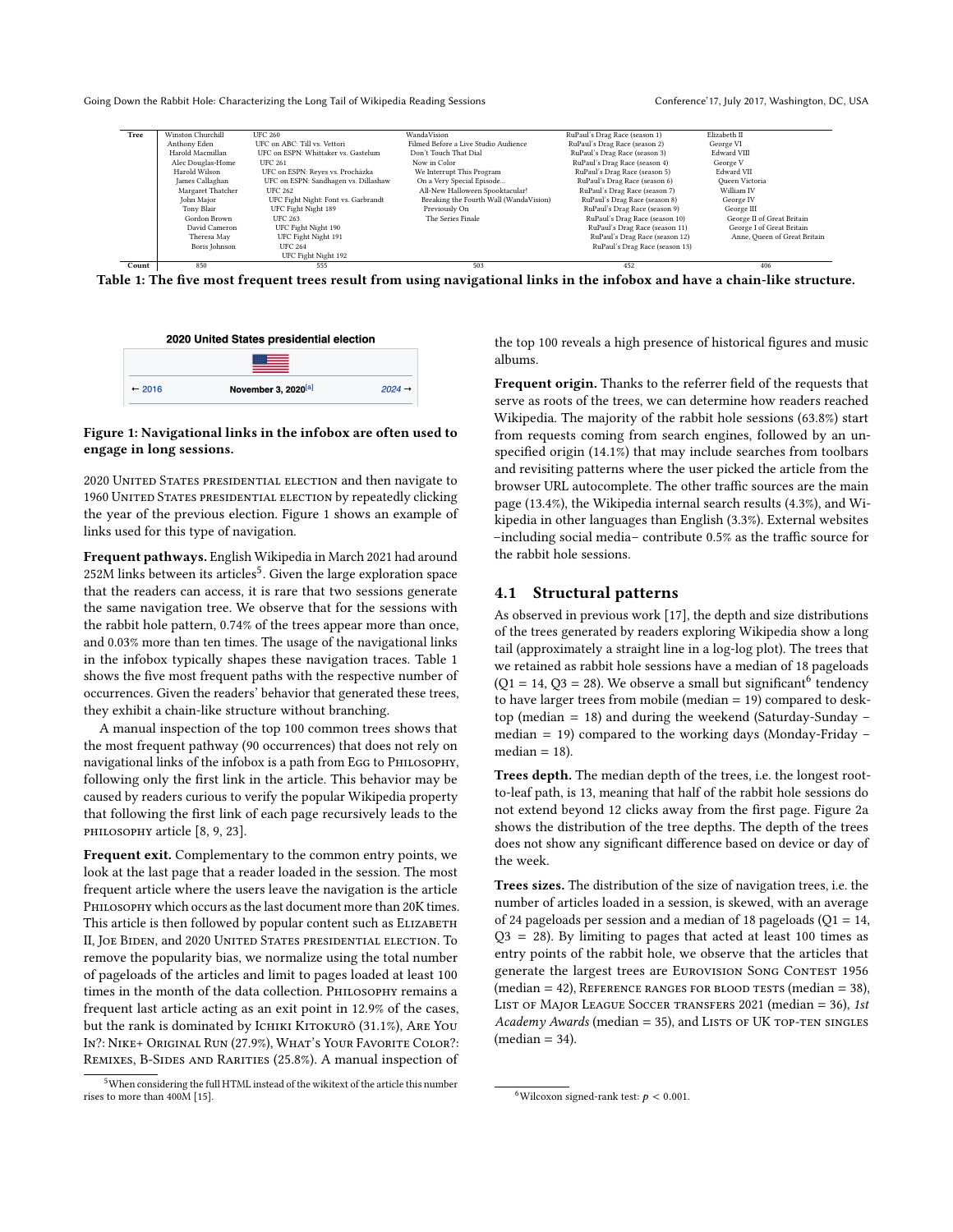Conference'17, July 2017, Washington, DC, USA The Same The Same Tiziano Piccardi, Martin Gerlach, and Robert West

<span id="page-3-2"></span>

Figure 2: [\(2a\)](#page-3-2) Depth distribution of the trees with a rabbit hole pattern. [\(2b\)](#page-3-2) Total volume of wiki rabbit hole sessions by the time of the day. [\(2c\)](#page-3-2) Proportion of wiki rabbit hole sessions by the time of the day. [\(2d\)](#page-3-2) Median time passed from the first to the last pageload of the session. All plots show the distributions broken down by access device and weekday-weekend.

Branching factor. When readers follow multiple links on a page, they generate a fork in the navigation tree. By the trees' construction, this branching can happen when the user moves forward in the exploration by opening multiple browser tabs or backtracking the navigation to a previous point with the back button of the browser. The macro average degree of the trees is  $1.36$  (median  $= 1.2$ ), while trees have, on average, a maximal width considering all branches of 3.9 nodes (median = 3). The breakdown by device shows a higher tendency to explore multiple paths from the same article for mobile sessions (average  $= 1.42$ , median  $= 1.26$ ) compared to desktop sessions (average = 1.30, median = 1.15). This observation is reflected in the average maximum width of the tree (mobile: average = 4.20, median = 3 vs. desktop: average = 3.58, median = 2). Overall, 22% of the trees have a chain-like structure with an average branching factor of zero.

#### <span id="page-3-0"></span>4.2 Temporal patterns

Daily pattern. Previous work [\[17\]](#page-6-2) showed that the readers follow a circadian rhythm with reduced access at night. During the working days, the requests received by English Wikipedia are balanced across desktop and mobile until the evening, when mobile access increases drastically, generating more than double the traffic of desktop devices.

For rabbit hole sessions, we find a different pattern shown in Figure [2b.](#page-3-2) The absolute number of rabbit hole sessions is significantly higher from desktop during the working daytime, whereas mobile access dominates during evening and night. This inversion between the desktop and mobile is not present during the weekend when mobile traffic remains the most common rabbit hole access method.

In Figure [2c](#page-3-2) we show the relative proportion of sessions with a rabbit hole pattern (compared to all sessions) for the two access methods throughout the day. In general, the fraction of rabbit hole sessions is higher at night. On desktop devices, the portion of deep trees is consistently higher, with a further increase during the weekend. For mobile devices, the sessions started during the night (i.e. 0.34% at 3 AM) is double compared to the working hours (i.e. 0.17% at 3 PM).

<span id="page-3-3"></span>

Figure 3: Coefficients of the logistic regressions that predict if a reader will end up in a wiki rabbit hole given the topics of the first page.

Time spent in the rabbit hole. We approximate the time readers spent in the rabbit hole, by computing the time difference between the first and last pageload of the navigation trees<sup>[7](#page-0-1)</sup>. The median time is 15 minutes and 49 seconds ( $Q1 = 6m42s$ ,  $Q3 = 43m52s$ ), with differences between desktop and mobile. Figure [2c](#page-3-2) shows that during the day, the rabbit hole sessions started from desktop devices keep the readers consistently for more time than from mobile. Readers spend in median 5 minutes more in the rabbit hole from desktop (18m42s vs. 13m43s)—this difference is statistically significant<sup>[6](#page-0-1)</sup>.

## <span id="page-3-1"></span>4.3 Topic patterns

Entering the rabbit hole. To comprehend the dynamics that bring readers down the rabbit hole, we use regression analysis to study what topics are associated with the first page of the session. We train a logistic regression to predict if a reader will fall into the rabbit hole by using the properties (i.e. topics) of the first article. We generate the dataset by selecting the first articles of all the rabbit hole sessions as positive samples and an equal number randomly picked from the non-rabbit hole trees as negative ones. This step leaves us with around 18M samples equally distributed between the two

 $7$ Typically, the actual time spent reading is higher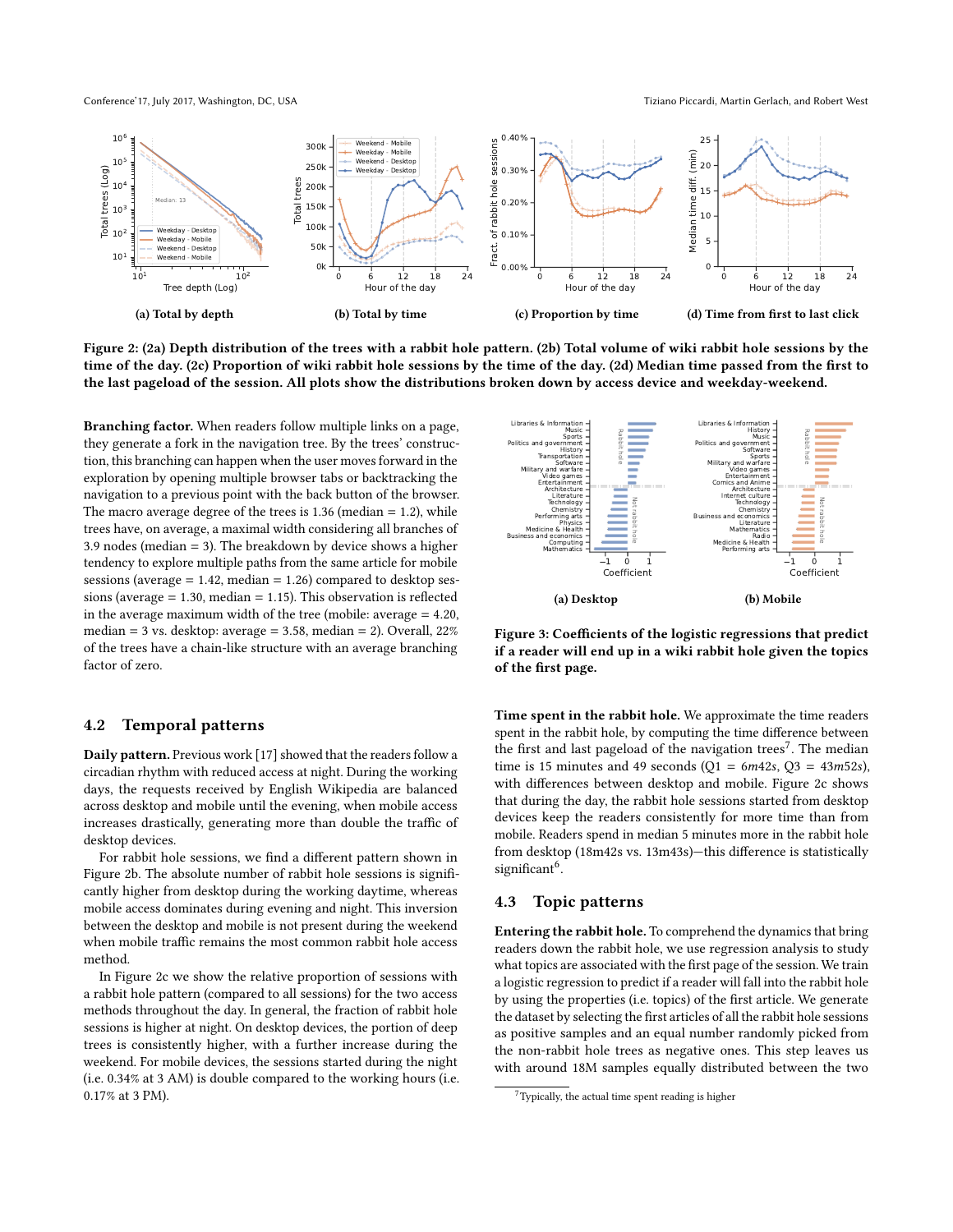Going Down the Rabbit Hole: Characterizing the Long Tail of Wikipedia Reading Sessions Conference' 17, July 2017, Washington, DC, USA

<span id="page-4-0"></span>

Figure 4: Sessions diffusion in topics space. [\(4a\)](#page-4-0): Distribution of Euclidean distances between the first and the last article of the path. Quartiles as vertical lines. [\(4b\)](#page-4-0): First 2 principal components of the last article of 2000 paths generated by human readers and a random walker in the topic space defined by ORES. The first article of the session centered on the origin. Marginal plots show KDE distributions. The green and purple lines represent two examples of full trajectories. [\(4c\)](#page-4-0): Mean squared displacement (MSD) of the sessions in the topic space defined by ORES. Each line represents the MSD of all the sessions of one specific length [10-100]. The dark trajectories are added for readability and represent the sessions with 100 pageviews.

classes. Each article is then represented with a vector representing the topics probabilities obtained from ORES<sup>[8](#page-0-1)</sup> [\[6\]](#page-6-24). This sampling approach takes into account the popularity of the topics, ensuring that a highly popular topic is proportionally represented also in the negative class. We train two models independently for the samples generated from desktop and mobile devices, obtaining an AUC on a testing set respectively of 0.61 and 0.62.

Figure [3](#page-3-3) summarises the coefficients of the topics most associated positively and negatively with the rabbit hole pattern. Similar to previous findings [\[17\]](#page-6-2), the readers who fall into a wiki rabbit hole typically start from entertainment, sport, politics, and history articles. At the same time, STEM, Medicine, and Business are overall topics where the readers engage less in deep explorations. The coefficients obtained for the regression of the two devices show variation in their ranking, but they offer qualitatively the same conclusions. In order to confirm the robustness of these findings, we use a linear regression model to predict the exact number of articles loaded during a navigation session, which yields qualitatively similar results (not shown).

Diffusion in topic space. Often the navigation of readers falling in the rabbit hole is imagined as a long session that brings the users on a random page of Wikipedia. We verify this assumption by comparing the readers' trajectories in the topics space with a null model obtained from an unbiased random walker. We are interested in observing how the trajectories diffuse in the space with respect to the origin and if the long navigation paths converge, in multiple steps, to random clicking behavior. Since we need trajectories, we extract from the trees the longest path from the root to one of the leaves. If the tree has multiple longest paths of the same length, we select one random from these candidates. In 84% of the cases, the trajectory selected is also the path leading to the last article loaded by the reader.

To compare the two sets of trajectories, we proceed in two steps: first, we create a matched dataset by running for each of the 8.9M readers-generated paths a random walk that, starting from the same article, generates a sequence of the same length. For each step, the next article is selected randomly from the list of links available on the page. Then, we assign the respective ORES topics vectors to each article visited in all trajectories.

Overall, the comparison shows that readers tend to stay semantically close to the first page, even for long sessions. Figure [4b](#page-4-0) shows the PCA representation of a random sample of trajectories where the first page is centered at the origin. The marginal density distribution shows that the user-generated paths have a higher concentration close to the first page loaded when compared to the larger spread of random exploration. This intuition is reinforced by computing the Mean Squared Displacement (MSD). MSD is typically used in physics to measure the dispersion of a particle from the starting position.

 $\mathrm{MSD}$  is formally defined $^9$  $^9$  as

$$
MSD \equiv \langle |\mathbf{x}(t) - \mathbf{x_0}|^2 \rangle = \frac{1}{N} \sum_{i=1}^{N} |\mathbf{x}^{(i)}(t) - \mathbf{x}^{(i)}(0)|^2 \tag{1}
$$

where N is the number of trajectories, vector  $\mathbf{x}^{(i)}(t)$  is the position of the navigation *i* at step *t*, and vector  $\mathbf{x}^{(i)}(0) = \mathbf{x}_0^{(i)}$  is the position of the first article for the trajectory  $i$ .

Figure [4c](#page-4-0) shows that the dispersion coefficients of the readers' navigation, stratified for different tree sizes and positions in the path, are almost half compared to the diffusion of a random walk.

To ensure these findings are not skewed by the sessions generated from using the navigational links of the inboxes, we repeated this analysis by removing all the trees with a chain-like structure. We observe no variations in the patterns of Figure [4,](#page-4-0) concluding that readers tend to stay semantically close to the origin –compared to a random walk– even for very long sessions.

<sup>8</sup><https://www.mediawiki.org/wiki/ORES>

<sup>9</sup>[https://en.wikipedia.org/wiki/Mean\\_squared\\_displacement](https://en.wikipedia.org/wiki/Mean_squared_displacement)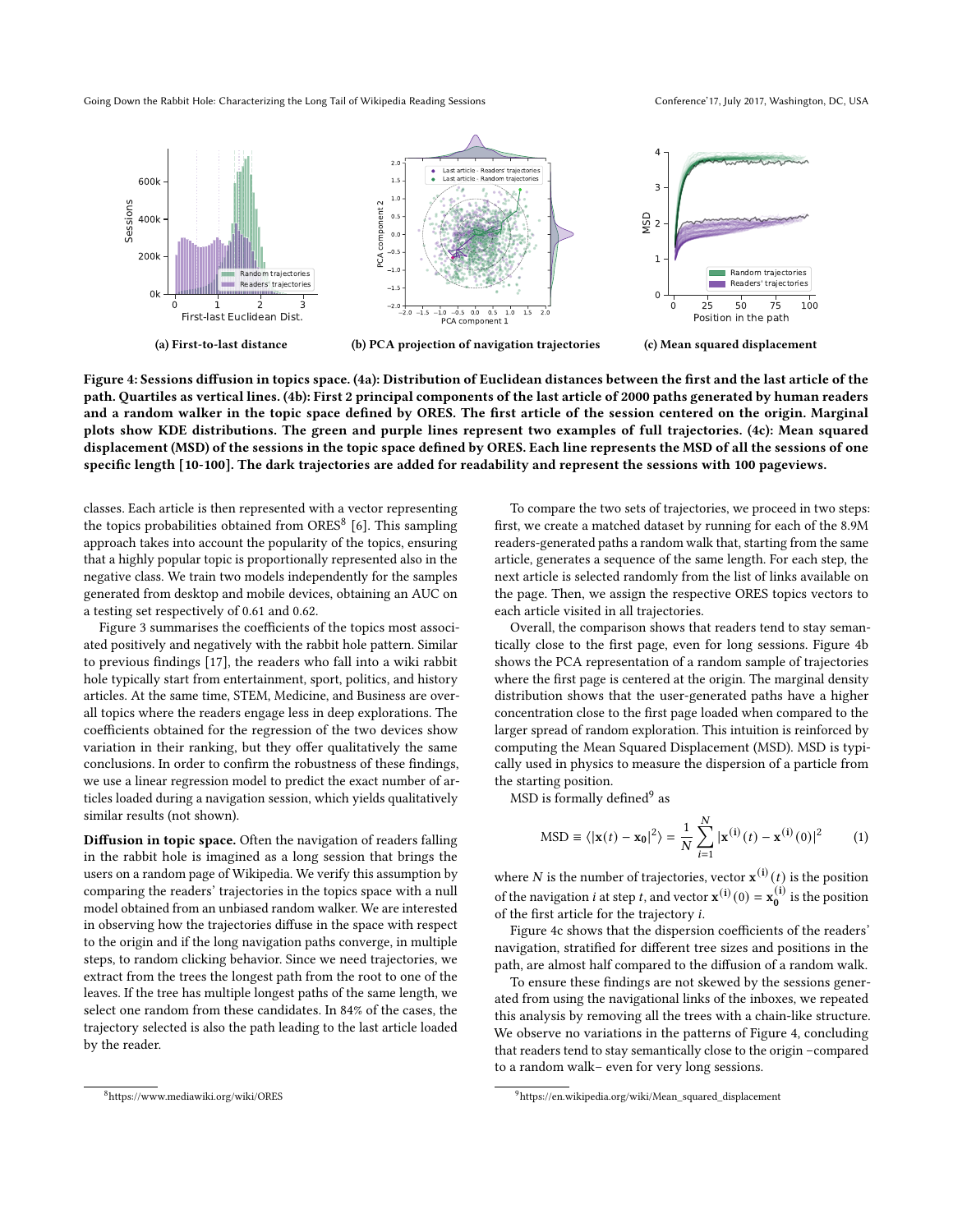<span id="page-5-1"></span>



(b) Distance from previous

Figure 5: (Figure [5a\)](#page-5-1) Mean squared displacement of the sessions with the largest distance from the first to the last page. (Figure [5b\)](#page-5-1) Euclidean distance from the previous article in the function of the position in the path—divided into two length groups. The horizontal line represents the average distance from the previous article in the case of a random walk. Inset: zoom on the paths with a max of 25 pageloads. Each line represents the sessions of one specific length [10- 100]. Dark lines are added for readability, and they represent the trajectories of paths of length 25, 50, and 75.

When navigation approaches random. Figure [4a](#page-4-0) shows that a portion of the sessions that reach semantic locations comparable to a random walk on the links network. We focus on this portion of sessions by selecting the last quartile (last 25% – 2.2M paths) of the distribution of the Euclidean distances from the starting page. These trajectories represent the session of readers that, in the longest path, loaded an article semantically very far from the first page.

Figure [5a](#page-5-1) shows the mean square displacement of these sessions that reveals that they are close to the trajectories generated by a random walk. Interestingly, the readers' trajectories show a final steep increase in the distance from the origin, suggesting that the readers abandon the path exploration after a fast drift from the first page. This finding represents an extreme case of the behavior already observed in previous work [\[17\]](#page-6-2).

MSD measures the diffusion from the original, but it does not capture the relative distance between two sequential pageloads. Figure [5b](#page-5-1) shows how the sessions evolve. The average Euclidean distances for the consecutive pairs of articles show an initial drop indicating that readers in these special sessions, on average, jump far from the origin in the first step and then tend to move with smaller semantic jumps. Differently from the general behavior where readers favor, as next step, articles semantically close [\[4,](#page-6-14) [10,](#page-6-15) [17\]](#page-6-2), the average distance between two consecutive articles in these special sessions tends to approximate the semantic jumps of a random walk (horizontal line). Additionally, the trajectories show a difference in behavior based on the length of the path. Figure [5b](#page-5-1) shows that very long sessions —more than 80 clicks— tend to have more extreme exploration patterns with jumps in semantic space that go further than a random walk. A zoom-in on the paths with less than 25 pageloads shows that the sessions tend to divergence before leaving the exploration, as previously observed in a more general study [\[17\]](#page-6-2).

Finally, an investigation on time (hour and weekend) and the device used show no significant differences from the other rabbit hole sessions.

## <span id="page-5-0"></span>5 DISCUSSION

In this paper, we have provided a first data-driven investigation on the patterns associated with long reading sessions in Wikipedia, also known as rabbit hole navigation.

Summary of findings. By investigating the frequent paths taken by readers falling into a wiki rabbit hole, we observed that characteristics of the article layout are associated with deep navigation trees. The presence of navigational links in the infobox to transition between different instances of the same recurrent event supports the type browsing similar to reading a slideshow.

The dynamics of falling into a wiki rabbit hole show differences across time of the day, the device used, and the topic of the first article. The fraction of sessions with deep trees is overall higher on desktop than mobile devices and increases in both cases at night. Confirming popular belief and previous findings on more general behavior [\[17\]](#page-6-2), articles about entertainment, sport, politics, and history are more common as starting points for rabbit hole sessions.

An investigation of the diffusion in topic space shows that rabbit hole sessions consist of topically coherent articles. On average, even after long sequences of clicks, the visited article is topically much closer to the starting article than compared to a randomly chosen page.

While most reading sessions are quite short [\[17\]](#page-6-2), here, we find that rabbit hole sessions still constitute a substantial number of sessions of readers in absolute terms – far exceeding the number of active editors in Wikipedia. Overall, we show that rabbit hole sessions can exhibit distinctly different patterns in comparison to the average of all sessions which are dominated by the large number of short sessions.

Limitations and future work. This study can spark future work to comprehend the knowledge consumption patterns and to inform the organization of Wikipedia's content. One important limitation of the present work is that defining the rule to identify a rabbit hole session is not a trivial task. The rabbit hole concept is mainly based on anecdotal examples, and what constitutes a rabbit hole session may be subjective. We focus on the trees with at least a depth of 10 nodes, but other approaches, for example, could employ methods based on the divergence of the reader from the origin or on time spent reading articles, regardless of the number of steps. Another future aspect worth exploring is the diversity of behavior based on geographical and cultural factors. Our analysis is limited to the English edition of Wikipedia, but we are interested in extending it to multiple languages. Additionally, further interactions with the page, such as previews and dwelling time, can be taken into account to paint a more complete picture of the readers' navigation in the rabbit hole. Finally, these findings can be used to better serve readers' needs. For example, the chain-like navigation using the links in the infobox could suggest either i) a desire of the readers to have a more complete overview on a set of articles, or ii) difficulty in